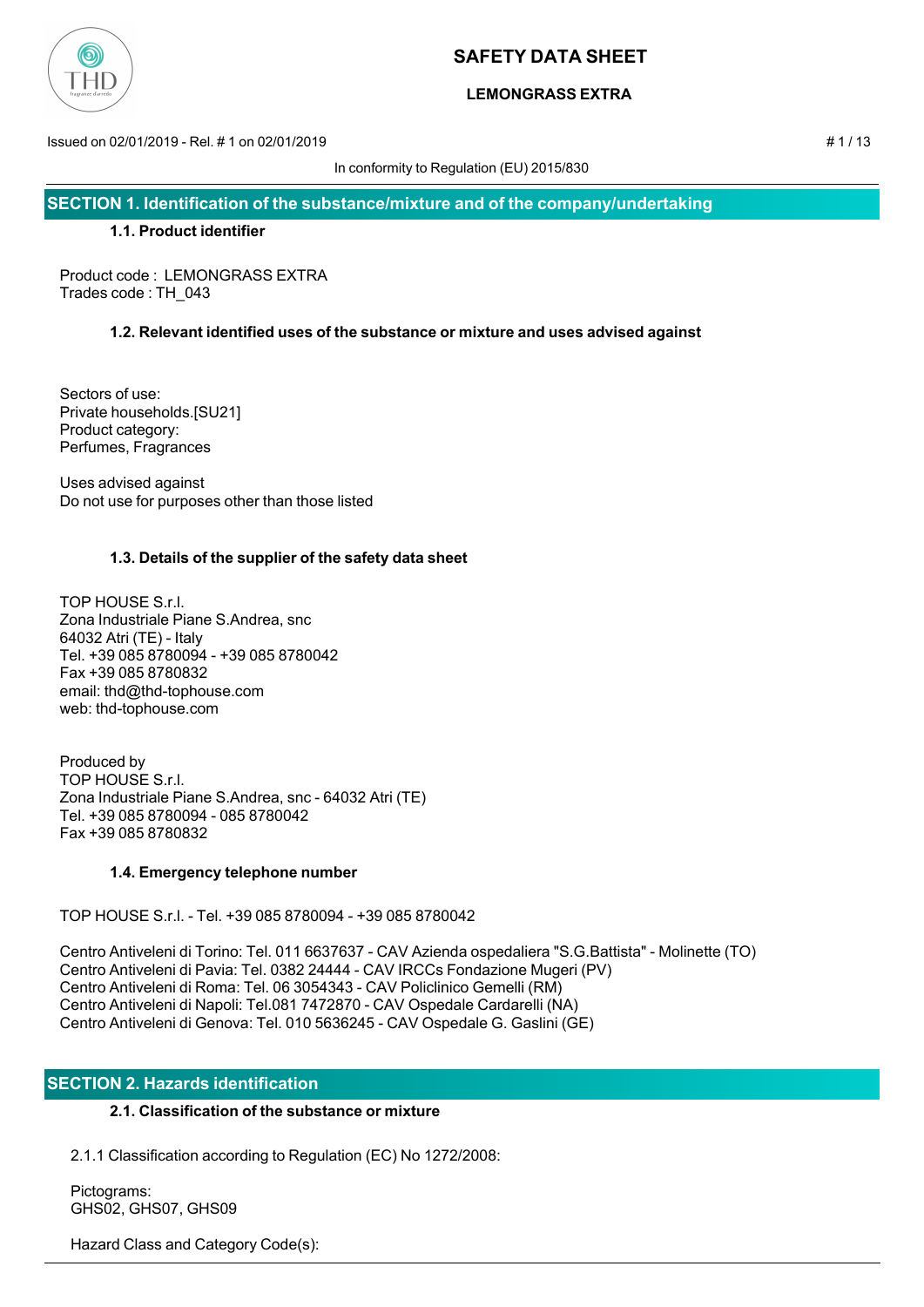

# **LEMONGRASS EXTRA**

Issued on 02/01/2019 - Rel. # 1 on 02/01/2019 # 2 / 13

In conformity to Regulation (EU) 2015/830

Flam. Liq. 2, Skin Sens. 1, Eye Irrit. 2, Aquatic Chronic 2

Hazard statement Code(s):

H225 - Highly flammable liquid and vapour.

H317 - May cause an allergic skin reaction.

H319 - Causes serious eye irritation.

H411 - Toxic to aquatic life with long lasting effects.

The product easy inflames if subordinate to an ignition source.

 If brought into contact with eyes, the product, causes significant irritations which may last for more than 24 hours. The product, if brought into contact with skin can cause skin sensitization.

The product is dangerous to the environment as it is toxic to aquatic life with long lasting effects

## **2.2. Label elements**

Labelling according to Regulation (EC) No 1272/2008:

Pictogram, Signal Word Code(s): GHS02, GHS07, GHS09 - Danger

Hazard statement Code(s):

H225 - Highly flammable liquid and vapour.

H317 - May cause an allergic skin reaction.

H319 - Causes serious eye irritation.

H411 - Toxic to aquatic life with long lasting effects.

Supplemental Hazard statement Code(s):

not applicable

Precautionary statements:

General

P101 - If medical advice is needed, have product container or label at hand.

P102 - Keep out of reach of children.

Prevention

P210 - Keep away from heat, hot surfaces, sparks, open flames and other ignition sources. No smoking.

P233 - Keep container tightly closed.

P261 - Avoid breathing dust/fume/gas/mist/vapours/spray.

P273 - Avoid release to the environment.

Response

P302+P352 - IF ON SKIN: Wash with plenty of water.

 P305+P351+P338 - IF IN EYES: Rinse cautiously with water for several minutes. Remove contact lenses, if present and easy to do. Continue rinsing.

P333+P313 - If skin irritation or rash occurs: Get medical advice/attention.

P337+P313 - If eye irritation persists: Get medical advice/attention.

P363 - Wash contaminated clothing before reuse.

P370+P378 - In case of fire: Use water or CO2 to extinguish.

P391 - Collect spillage.

**Storage** 

P403+P235 - Store in a well-ventilated place. Keep cool.

Disposal

P501 - Dispose of contents/container according to local law.

Contains:

l-carvone, citronellal, citral, D-limonene , Nérol, Turpentine, ALFA PINENE

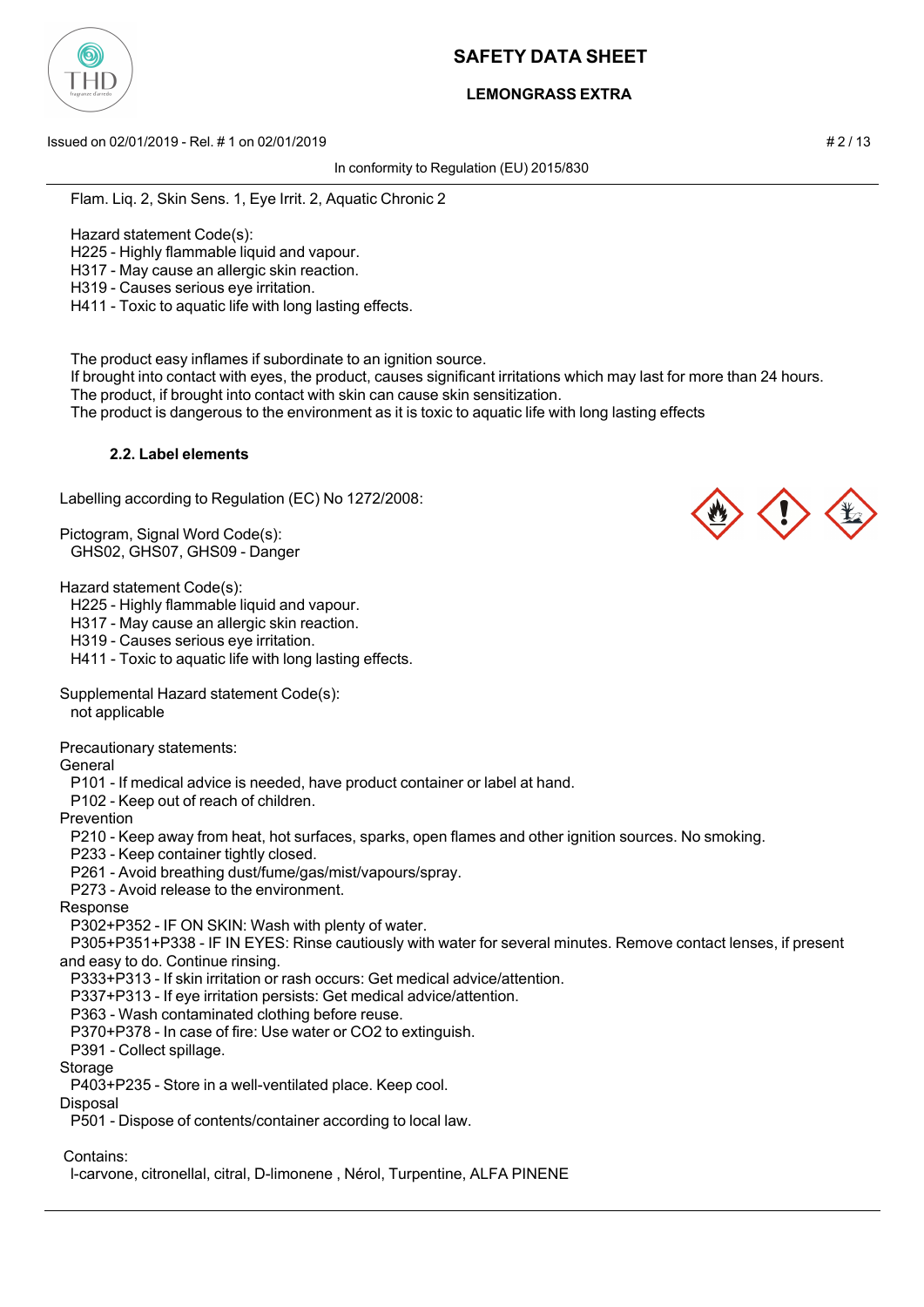

# **LEMONGRASS EXTRA**

Issued on 02/01/2019 - Rel. # 1 on 02/01/2019 **# 3** / 13

In conformity to Regulation (EU) 2015/830

### **2.3. Other hazards**

The substance / mixture NOT contains substances PBT/vPvB according to Regulation (EC) No 1907/2006, Annex XIII

No information on other hazards Packaging to be fitted with a tactile warning

**SECTION 3. Composition/information on ingredients**

## **3.1 Substances**

Irrilevant

### **3.2 Mixtures**

Refer to paragraph 16 for full text of hazard statements

#### Allergens contained:

Terpeni d'arancio = 2,000

| Substance                                                                                                  | Concentration   | <b>Classification</b>                                                                                                                                                                                              | Index        | <b>CAS</b> | <b>EINECS</b> | <b>REACh</b>              |
|------------------------------------------------------------------------------------------------------------|-----------------|--------------------------------------------------------------------------------------------------------------------------------------------------------------------------------------------------------------------|--------------|------------|---------------|---------------------------|
| Dipropilene glicol metile etere<br>substance for which there are<br>Community workplace exposure<br>limits | $> 5 \le 10\%$  |                                                                                                                                                                                                                    |              | 34590-94-8 | 252-104-2     | 01-2119450<br>011-60-00   |
| citral                                                                                                     | $> 1 \le 5\%$   | Skin Irrit. 2, H315;<br>Skin Sens. 1, H317                                                                                                                                                                         | 605-019-00-3 | 5392-40-5  | 226-394-6     |                           |
| propan-2-ol                                                                                                | $> 1 \le 5\%$   | Flam. Liq. 2, H225;<br>Eye Irrit. 2, H319;<br>STOT SE 3, H336                                                                                                                                                      | 603-117-00-0 | 67-63-0    | 200-661-7     |                           |
| D-limonene                                                                                                 | $> 1 \le 5\%$   | Flam. Liq. 3, H226;<br>Skin Irrit. 2, H315;<br>Skin Sens. 1, H317;<br>Aquatic Acute 1,<br>H400; Aquatic<br>Chronic 1, H410                                                                                         | 601-029-00-7 | 5989-27-5  | 205-341-0     |                           |
| Linalool                                                                                                   | $> 1 \le 5\%$   | Skin Irrit. 2, H315;<br>Eye Irrit. 2, H319                                                                                                                                                                         |              | 78-70-6    |               |                           |
| citral                                                                                                     | $> 0.1 \le 1\%$ | Skin Irrit. 2, H315;<br>Skin Sens. 1, H317                                                                                                                                                                         | 605-019-00-3 | 5392-40-5  | 226-394-6     |                           |
| Nérol                                                                                                      | $> 0.1 \le 1\%$ | Skin Corr. 2, H315;<br>Skin Sens. 1B, H317;<br>Eye Dam. 1, H318                                                                                                                                                    |              | 106-25-2   | 203-378-7     | 01-2119983<br>244-33-**** |
| 3,7,11-Trimethyldodeca-1,6,10-tri<br>en-3-ol                                                               | $> 0.1 \le 1\%$ | Aquatic Chronic 1,<br>H410                                                                                                                                                                                         |              | 7212-44-4  | 230-597-5     |                           |
| Turpentine                                                                                                 | $> 0.1 \le 1\%$ | Flam. Liq. 3, H226;<br>Acute Tox. 4, H302;<br>Asp. Tox. 1, H304;<br>Acute Tox. 4, H312;<br>Skin Irrit. 2, H315;<br>Skin Sens. 1, H317;<br>Eye Irrit. 2, H319;<br>Acute Tox. 4, H332;<br>Aquatic Chronic 2,<br>H411 | 650-002-00-6 | 8006-64-2  | 232-350-7     |                           |
| 2,6-di-tert-butyl-p-cresol                                                                                 | $> 0.1 \le 1\%$ | Aquatic Chronic 1,                                                                                                                                                                                                 |              | 128-37-0   | 204-881-4     | 01-211956                 |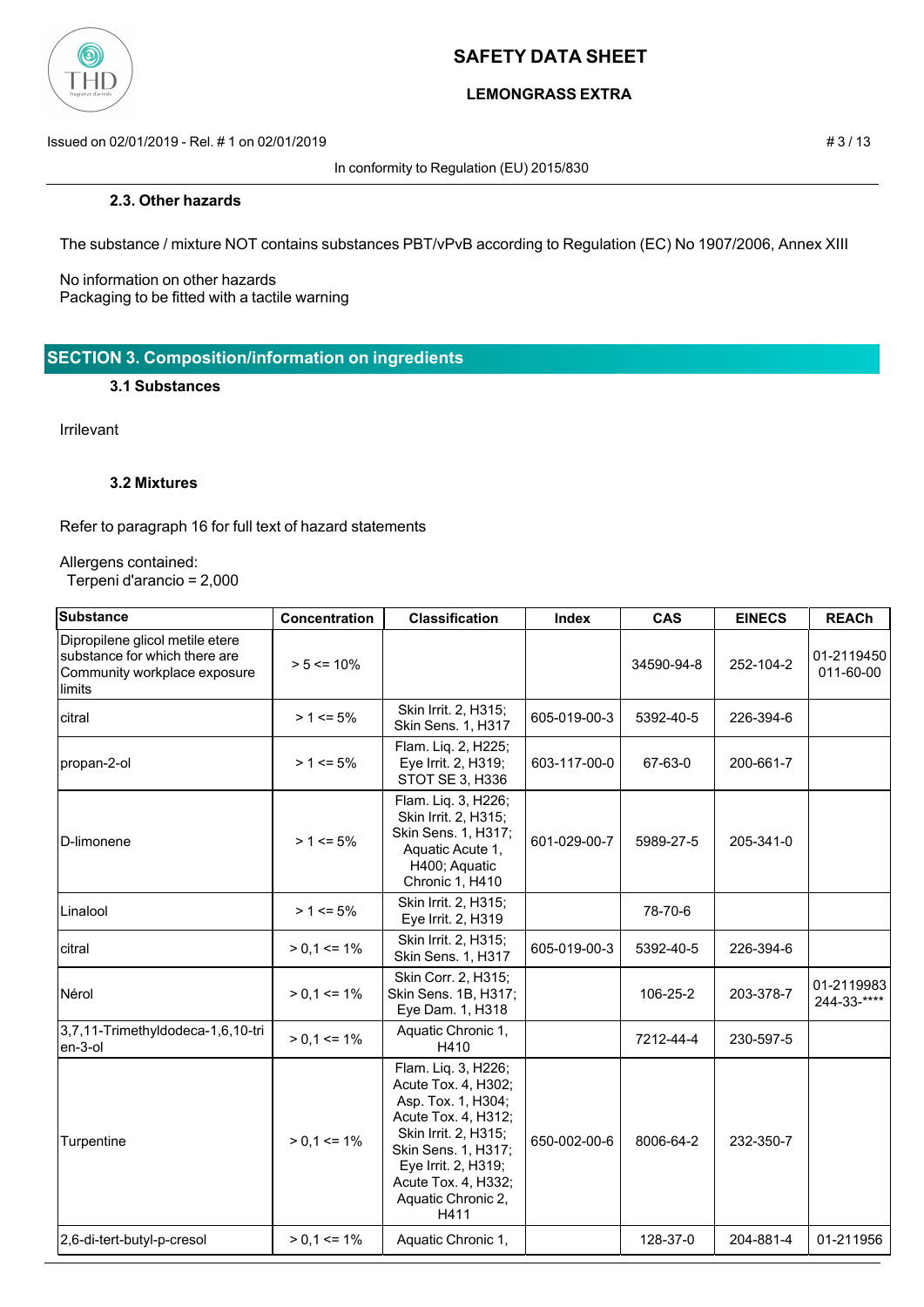

### **LEMONGRASS EXTRA**

#### Issued on 02/01/2019 - Rel. # 1 on 02/01/2019 # 4 / 13

In conformity to Regulation (EU) 2015/830

| <b>Substance</b>    | <b>Concentration</b> | <b>Classification</b>                                                                          | Index        | <b>CAS</b> | <b>EINECS</b> | <b>REACh</b>               |
|---------------------|----------------------|------------------------------------------------------------------------------------------------|--------------|------------|---------------|----------------------------|
|                     |                      | H410                                                                                           |              |            |               | 5113-46                    |
| Il-carvone          | $> 0.1 \le 1\%$      | <b>Skin Sens. 1, H317</b>                                                                      | 606-148-00-8 | 6485-40-1  | 229-352-5     |                            |
| <b>JALFA PINENE</b> | $> 0.1 \le 1\%$      | Flam. Lig. 3, H226;<br>Asp. Tox. 1, H304;<br>Skin Sens. 1, H317;<br>Aquatic Chronic 1,<br>H410 |              | 7785-26-4  | 232-077-3     |                            |
| Icitronellal        | $> 0.1 \le 1\%$      | Skin Irrit. 2, H315;<br>Skin Sens. 1B, H317;<br>Eye Irrit. 2, H319                             |              | 106-23-0   | 203-376-6     | 101-2119474<br>900-37-xxxx |

#### **Fractionated global values**

| H <sub>225</sub> | $= 77.00$ | H319 | $= 6.55$  | H336 | $= 3.85$ | H410             | $= 3.10$ |
|------------------|-----------|------|-----------|------|----------|------------------|----------|
| H335             | $= 0.50$  | H315 | $= 10.70$ | H317 | $= 9.30$ | H <sub>226</sub> | $= 2.90$ |
| H400             | $= 2.00$  | H318 | $= 1.00$  | H332 | $= 0.50$ | H312             | $= 0.50$ |
| H302             | $= 0.50$  | H304 | $= 0.90$  | H411 | $= 0.50$ |                  |          |

### **SECTION 4. First aid measures**

#### **4.1. Description of first aid measures**

#### Inhalation:

 Air the area. Move immediately the contaminated patient from the area and keep him at rest in a well ventilated area. If you feel unwell seek medical advice.

Direct contact with skin (of the pure product).:

Take contaminated clothing Immediately off.

 Wash immediately with plenty of running water and possibly with soap, the areas of the body that have, or are only suspected to have, come in contact with the product.

In case of contact with skin, wash immediately with water.

Direct contact with eyes (of the pure product).:

 Wash immediately and thoroughly with running water, keeping eyelids open for at least 10 minutes, then protect your eyes with a dry sterile gauze. Seek medical advice immediately

Ingestion:

Not hazardous. It's possible to give activated charcoal in water or liquid paraffin medicine

#### **4.2. Most important symptoms and effects, both acute and delayed**

No data available.

#### **4.3. Indication of any immediate medical attention and special treatment needed**

If skin irritation or rash occurs: Get medical advice/attention. If eye irritation persists: Get medical advice/attention. If medical advice is needed, have product container or label at hand.

### **SECTION 5. Firefighting measures**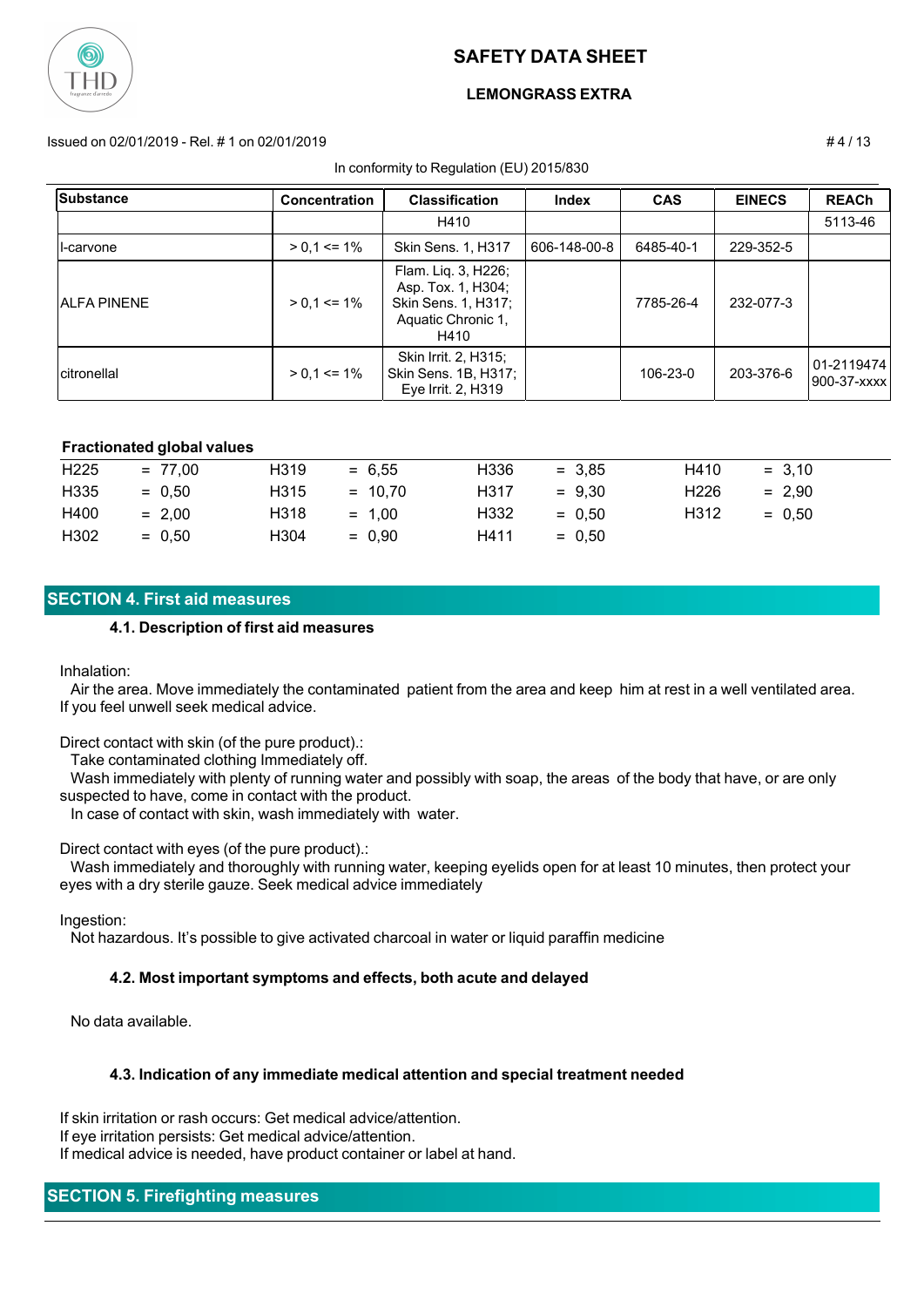

# **LEMONGRASS EXTRA**

Issued on 02/01/2019 - Rel. # 1 on 02/01/2019 # 5 / 13

In conformity to Regulation (EU) 2015/830

### **5.1. Extinguishing media**

Advised extinguishing agents: In the case of fire use: water or CO2 to extiguish.

Extinguishing means to avoid:

Water jets. Use water jets only to cool the surfaces of the containers exposed to fire.

### **5.2. Special hazards arising from the substance or mixture**

No data available.

## **5.3. Advice for firefighters**

 Use protection for the breathing apparatus Safety helmet and full protective suit. The spray water can be used to protect the people involved in the extinction You may also use selfrespirator, especially when working in confined and poorly ventilated area and if you use halogenated extinguishers (Halon 1211 fluobrene, Solkan 123, NAF, etc...) Keep containers cool with water spray

## **SECTION 6. Accidental release measures**

### **6.1. Personal precautions, protective equipment and emergency procedures**

6.1.1 For non-emergency personnel: Leave the area surrounding the spill or release. Do not smoke Wear gloves and protective clothing

6.1.2 For emergency responders: Wear gloves and protective clothing Eliminate all unguarded flames and possible sources of ignition. No smoking. Provision of sufficient ventilation. Evacuate the danger area and, in case, consult an expert.

### **6.2. Environmental precautions**

Contain spill with earth or sand.

 If the product has entered a watercourse in sewers or has contaminated soil or vegetation, notify it to the authorities. Discharge the remains in compliance with the regulations

### **6.3. Methods and material for containment and cleaning up**

 6.3.1 For containment: Rapidly recover the product, wear a mask and protective clothing Recover the product for reuse, if possible, or for removal. Possibly absorb it with inert material. Prevent it from entering the sewer system.

6.3.2 For cleaning up:

 To clean the floor and all objects contaminated by this material use water. After wiping up, wash with water the area and materials involved

 6.3.3 Other information: Nothing in particular.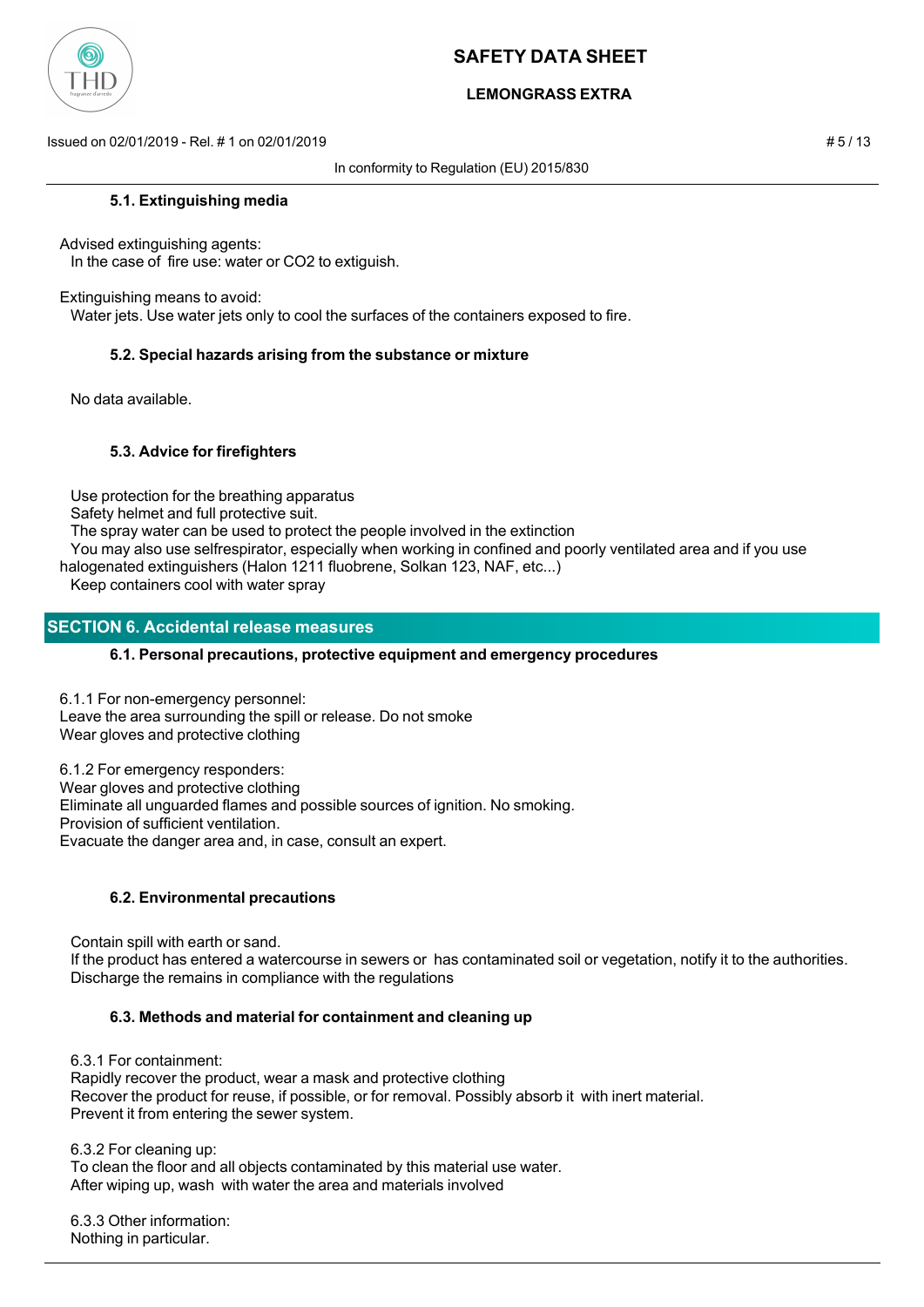

# **LEMONGRASS EXTRA**

Issued on 02/01/2019 - Rel. # 1 on 02/01/2019 # 6 / 13

In conformity to Regulation (EU) 2015/830

## **6.4. Reference to other sections**

Refer to paragraphs 8 and 13 for more information

# **SECTION 7. Handling and storage**

### **7.1. Precautions for safe handling**

 Avoid contact and inhalation of vapors In residential areas do not use on large surfaces. Do not smoke at work At work do not eat or drink. Contaminated work clothing should not be allowed out of the workplace. Wear protective gloves/protective clothing/eye protection/face protection. See also paragraph 8 below.

## **7.2. Conditions for safe storage, including any incompatibilities**

 Keep in original container closed tightly. Do not store in open or unlabeled containers. Keep containers upright and safe by avoiding the possibility of falls or collisions. Store in a cool place, away from sources of heat and `direct exposure of sunlight. Keep containers tightly closed. Always store in well ventilated areas. Never close the container tightly, leave a chance to vent Keep away from open flames, sparks and heat sources. Avoid direct sunlight exposure.

# **7.3. Specific end use(s)**

Private households.: Handle with care. Store in a ventilated place away from heat sources. Keep container tightly closed.

# **SECTION 8. Exposure controls/personal protection**

### **8.1. Control parameters**

Dipropilene glicol metile etere \*\*\*\* Not translated \*\*\*\*

propan-2-ol: TLV: TWA 200 ppm 400 ppm as STEL A4 (not classifiable as a human carcinogen); (ACGIH 2004). MAK: 200 ppm 500 mg/m peak limitation Category: II (2); Risk group for pregnancy: C; (DFG 2004).

D-limonene:

MAK: 20 ppm mg/m 110 skin sensitization (Sh); Peak limitation category: II (2); Risk group for pregnancy: C; (DFG 2005).

Turpentine: TLV: 100 ppm( come TWA); SEN Proposte di modifica; (ACGIH 2001).

### **8.2. Exposure controls**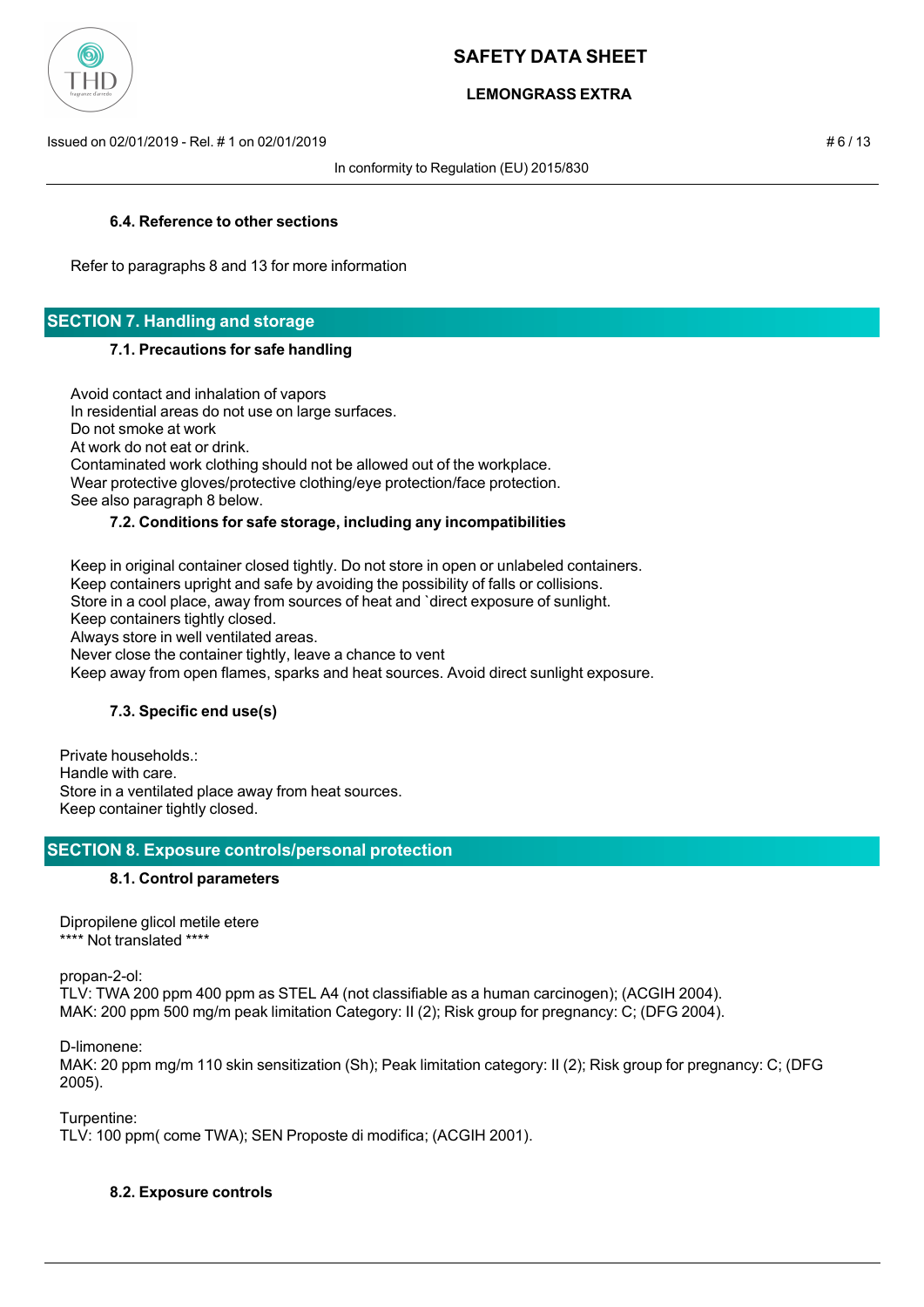## **LEMONGRASS EXTRA**

Issued on 02/01/2019 - Rel. # 1 on 02/01/2019 # 7 / 13

In conformity to Regulation (EU) 2015/830

Appropriate engineering controls: Private households.: No specific control required.

Individual protection measures:

 (a) Eye / face protection Not needed for normal use.

(b) Skin protection

 (i) Hand protection When handling the pure product use chemical resistant protective gloves (EN 374-1/EN374-2/EN374-3)

 (ii) Other Wear normal work clothing.

 (c) Respiratory protection Not needed for normal use.

 (d) Thermal hazards No hazard to report

Environmental exposure controls:

Related to contained substances:

D-limonene:

Do not let this chemical contaminates the environment.

Turpentine:

Do not let this chemical contaminates the environment. Do not discard into the sewer system.

# **SECTION 9. Physical and chemical properties**

**9.1. Information on basic physical and chemical properties**

| Physical and chemical properties             | Value                        | Determination method |
|----------------------------------------------|------------------------------|----------------------|
| Appearance                                   | Liquid, fron straw to yellow |                      |
| Odour                                        | citrus                       |                      |
| Odour threshold                              | not determined               |                      |
| pH                                           |                              | IEPA 150.1 1982      |
| Melting point/freezing point                 | not determined               |                      |
| Initial boiling point and boiling range      | $86^{\circ}$ C               | <b>Phisical</b>      |
| Flash point                                  | $14^{\circ}$ C               | ASTM D 93(2006)      |
| Evaporation rate                             | not determined               |                      |
| Flammability (solid, gas)                    | not determined               |                      |
| Upper/lower flammability or explosive limits | not determined               |                      |
| Vapour pressure                              | not determined               |                      |
| Vapour density                               | not determined               |                      |
| Relative density                             | $0,819$ kg/l                 | ASTM D1298-12b(2017) |



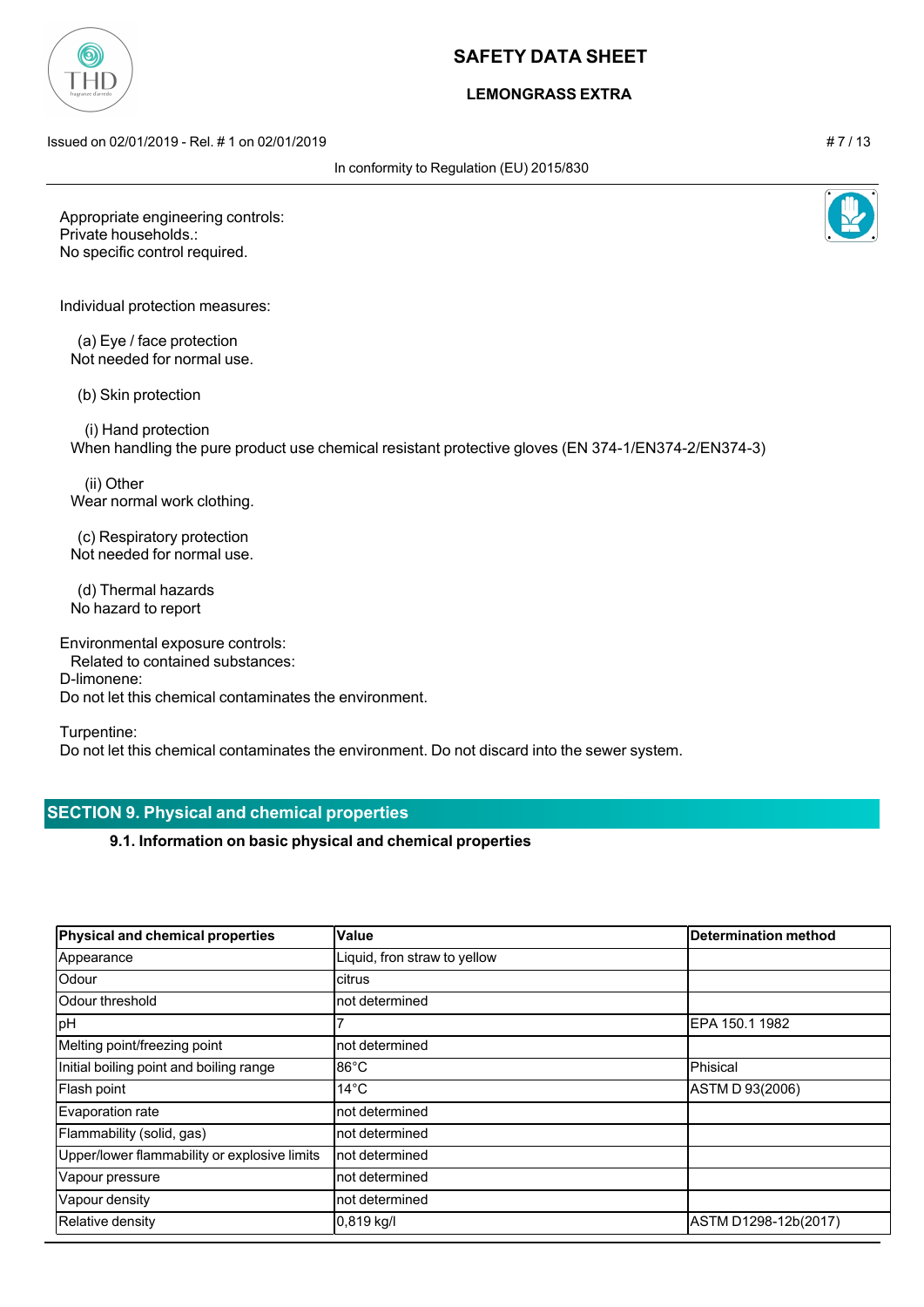

### **LEMONGRASS EXTRA**

#### Issued on 02/01/2019 - Rel. # 1 on 02/01/2019 # 8 / 13

#### In conformity to Regulation (EU) 2015/830

| Physical and chemical properties       | Value                                   | Determination method |
|----------------------------------------|-----------------------------------------|----------------------|
| Solubility(ies)                        | not determined                          |                      |
| <b>Water solubility</b>                | not determined                          |                      |
| Partition coefficient: n-octanol/water | not determined                          |                      |
| Auto-ignition temperature              | not determined                          |                      |
| Decomposition temperature              | not determined                          |                      |
| Viscosity                              | Cinematica: 7,4 mm2/s Dinamica: 6,06 cP | IASTM D445-18        |
| Explosive properties                   | not determined                          |                      |
| Oxidising properties                   | not determined                          |                      |

### **9.2. Other information**

No data available.

# **SECTION 10. Stability and reactivity**

### **10.1. Reactivity**

No reactivity hazards

### **10.2. Chemical stability**

No hazardous reaction when handled and stored according to provisions.

### **10.3. Possibility of hazardous reactions**

There are no hazardous reactions

#### **10.4. Conditions to avoid**

 Avoid contact with combustible materials. The product could catch fire. heat, open flames, sparks or hot surfaces.

#### **10.5. Incompatible materials**

Nothing in particular.

#### **10.6. Hazardous decomposition products**

Does not decompose when used for intended uses.

### **SECTION 11. Toxicological information**

### **11.1. Information on toxicological effects**

 $ATE(mix)$  oral = 100.000,0 mg/kg ATE(mix) dermal = 220.000,0 mg/kg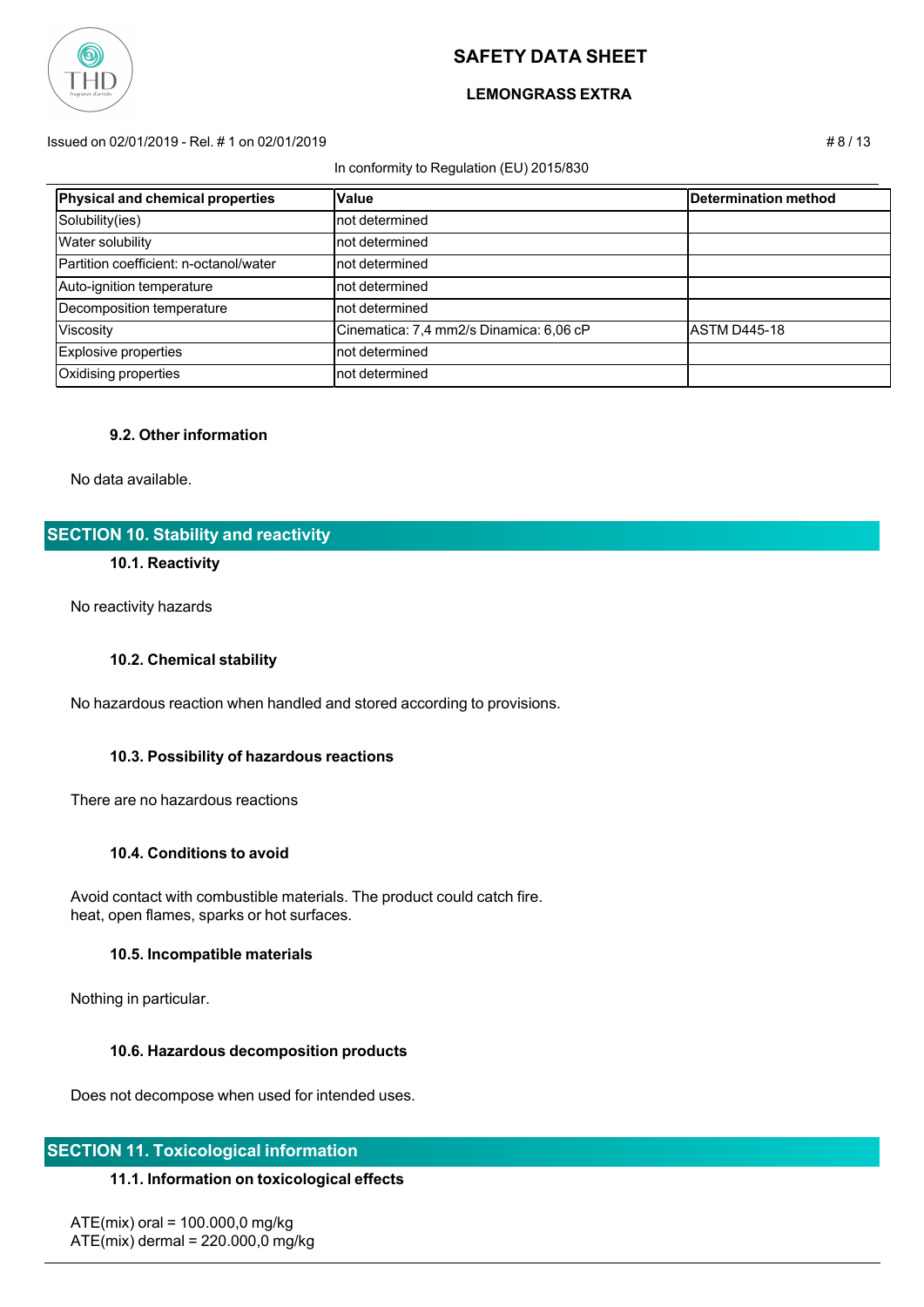

# **LEMONGRASS EXTRA**

Issued on 02/01/2019 - Rel. # 1 on 02/01/2019 **Assumed by a structure of the structure of the structure of the structure of the structure of the structure of the structure of the structure of the structure of the structure** 

In conformity to Regulation (EU) 2015/830

 $ATE(mix)$  inhal = 2.200,0 mg/l/4 h

(a) acute toxicity: based on available data, the classification criteria are not met

(b) skin corrosion/irritationbased on available data, the classification criteria are not met

 (c) serious eye damage/irritation: If brought into contact with eyes, the product, causes significant irritations which may last for more than 24 hours.

(d) respiratory or skin sensitization: The product, if brought into contact with skin can cause skin sensitization.

(e) germ cell mutagenicity: based on available data, the classification criteria are not met

(f) carcinogenicity: based on available data, the classification criteria are not met

(g) reproductive toxicity: based on available data, the classification criteria are not met

 (h) specific target organ toxicity (STOT) single exposure: based on available data, the classification criteria are not met

 (i) specific target organ toxicity (STOT) repeated exposurebased on available data, the classification criteria are not met

(j) aspiration hazard: based on available data, the classification criteria are not met

Related to contained substances:

propan-2-ol:

Routes of exposure: the substance can be absorbed into the body by inhalation of its vapour.

INHALATION RISK: A harmful contamination of air sar reached quite slowly due to evaporation of the substance at 20 C; However, for spraying or scattering, much more quickly.

Effects of short-term exposure: the substance is irritating to eyes and respiratory tract pu substance determining effects on the central nervous system, causing depression. Exposure far above the OEL pu lead to unconsciousness. Effects of long-term or repeated: liquid degreasing characteristics.

Acute hazards/symptoms INHALATION cough. Vertigo. Drowsiness. Headache. Sore throat. See If Swallowed. SKIN dry skin.

EYE Redness.

SWALLOWED, abdominal pain. Respiratory difficulties. Nausea. A State of unconsciousness. Vomiting. (Further see inhalation).

N O T E The use of alcoholic beverages enhances the harmful effect.

LD50 (rat) Oral (mg/kg body weight) = 2100

LD50 Dermal (rat or rabbit) (mg/kg body weight) = 2100

D-limonene:

INHALATION RISK: can not be given any indication about the speed with which it reaches a harmful contamination in the air due to evaporation of the substance at 20 C.

Effects of short-term exposure: the substance is irritating to the skin and mildly irritating to eyes effects of REPEATED EXPOSURE or long-term repeated or prolonged contact may cause skin sensitization acute hazards/symptoms SKIN Redness. Pain.

Redness EYES

Turpentine:

Routes of Entry: Absorbed through skin. Eye contact. Inhalation. Ingestion.

Toxicity to Animals:

WARNING: THE LC50 VALUES HEREUNDER ARE ESTIMATED ON THE BASIS OF A 4-HOUR EXPOSURE. Acute oral toxicity (LD50): 5760 mg/kg [Rat].

Acute toxicity of the vapor (LC50): 29000 1 hours [Mouse].

Chronic Effects on Humans:

May cause damage to the following organs: kidneys, lungs, bladder, gastrointestinal tract, upper respiratory tract, skin, eyes, Urinary System, central nervous system (CNS), ears, nose/sinuses.

Other Toxic Effects on Humans:

Very hazardous in case of ingestion.

Hazardous in case of skin contact (irritant), of inhalation.

Slightly hazardous in case of skin contact (permeator).

Special Remarks on Toxicity to Animals: Not available.

Special Remarks on Chronic Effects on Humans: Not available.

Special Remarks on other Toxic Effects on Humans: Not available.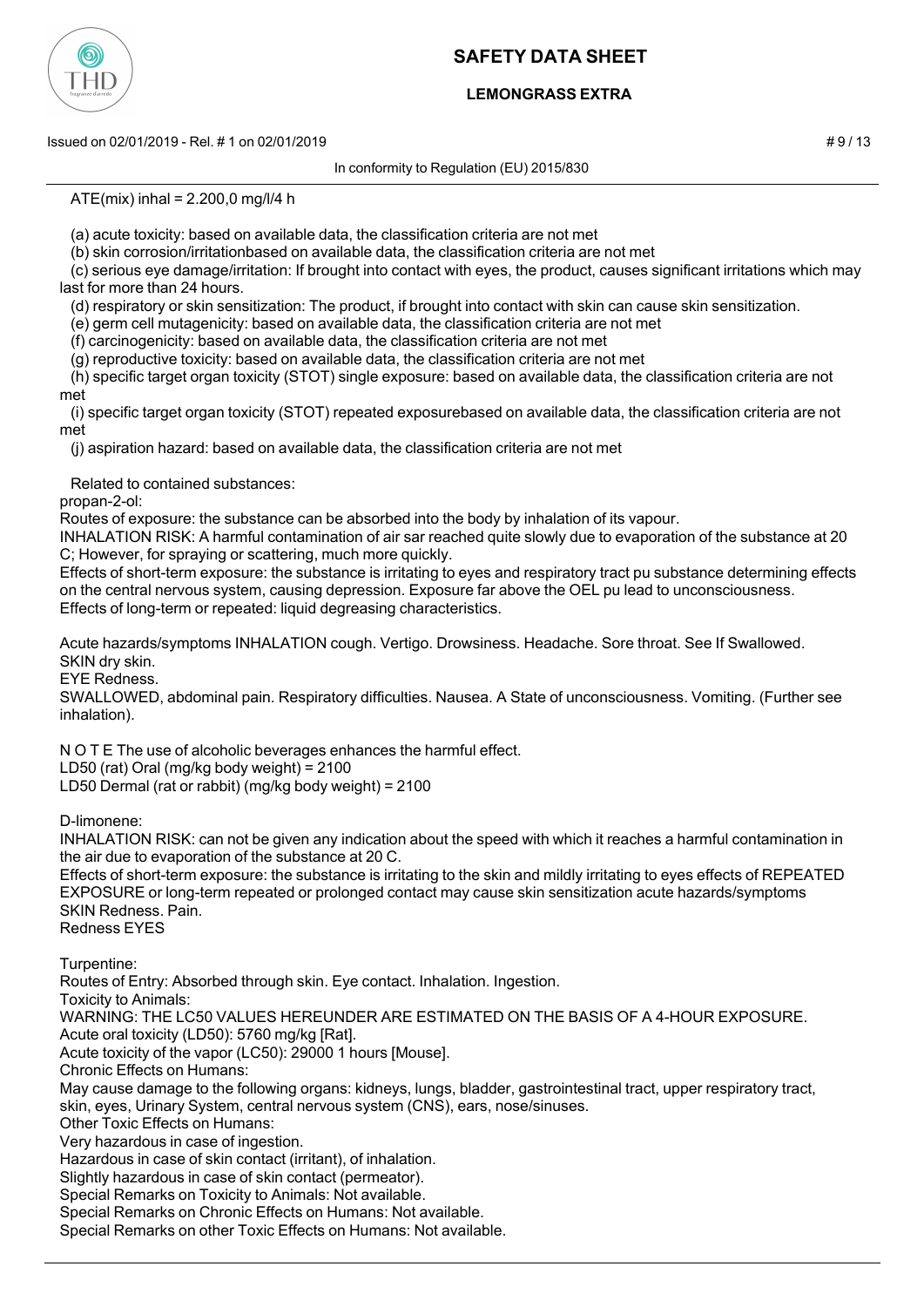

# **LEMONGRASS EXTRA**

Issued on 02/01/2019 - Rel. # 1 on 02/01/2019 **# 10 / 13** Sued on 02/01/2019 **# 10** / 13

In conformity to Regulation (EU) 2015/830

# **SECTION 12. Ecological information**

## **12.1. Toxicity**

 Related to contained substances: D-limonene: The substance is very toxic to aquatic organisms.

Turpentine: Ecotoxicity: Not available. BOD5 and COD: Not available. Products of Biodegradation: Possibly hazardous short term degradation products are not likely. However, long term degradation products may arise. Toxicity of the Products of Biodegradation: The products of degradation are more toxic. Special Remarks on the Products of Biodegradation: Not available

The product is dangerous for the environment as it is toxic to aquatic organisms following acute exposure.

Use according to good working practices to avoid pollution into the environment.

### **12.2. Persistence and degradability**

No data available.

### **12.3. Bioaccumulative potential**

 Related to contained substances: D-limonene: Possible bioaccumulation of this chemical in fish.

### **12.4. Mobility in soil**

 Related to contained substances: propan-2-ol: The pi product water and light fully miscible in 20 C. Is lost by evaporation within one day. Large volumes can penetrate into the soil and contaminate groundwater.

### **12.5. Results of PBT and vPvB assessment**

The substance / mixture NOT contains substances PBT/vPvB according to Regulation (EC) No 1907/2006, Annex XIII

### **12.6. Other adverse effects**

No adverse effects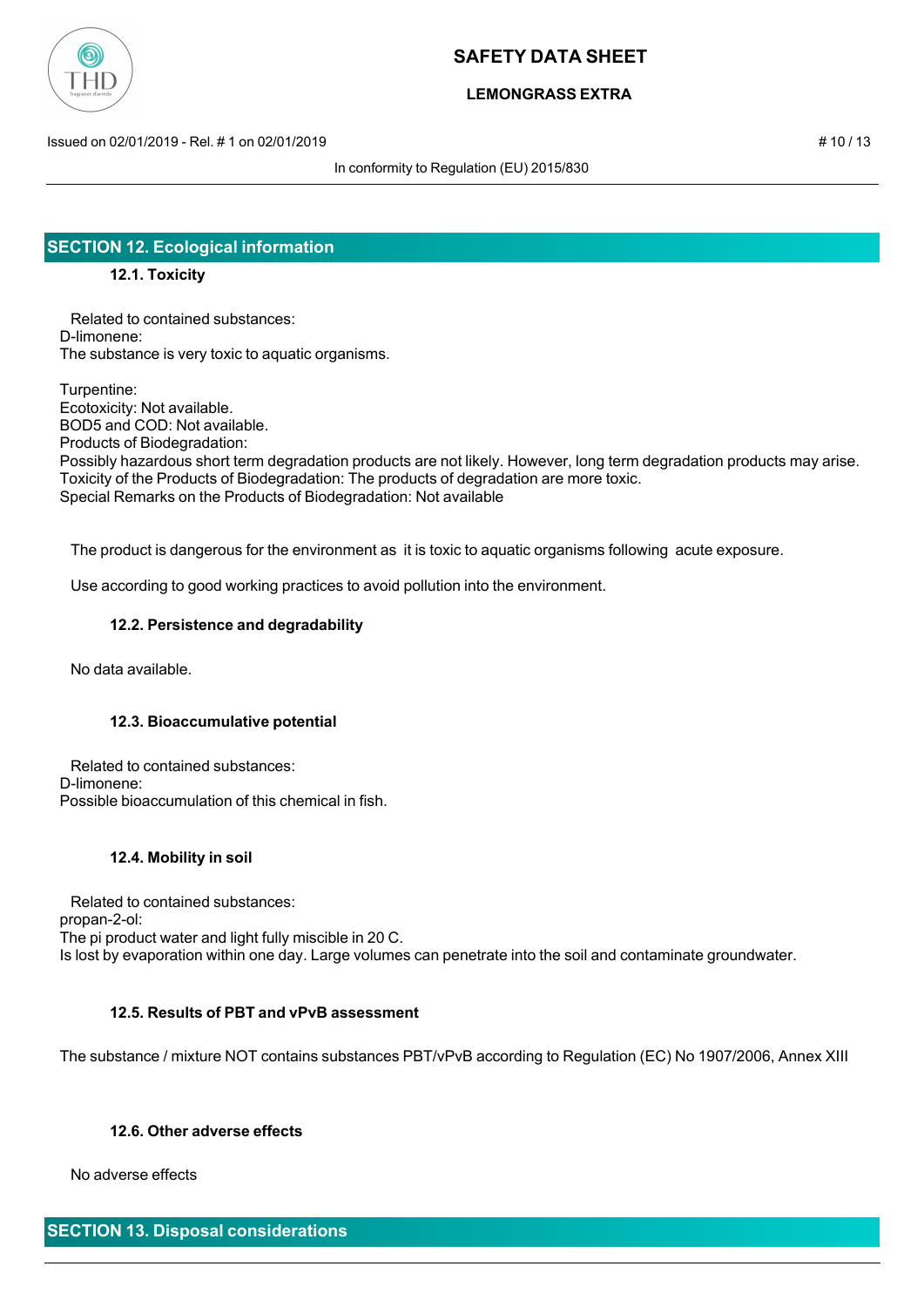

# **LEMONGRASS EXTRA**

Issued on 02/01/2019 - Rel. # 1 on 02/01/2019 # 11 / 13

In conformity to Regulation (EU) 2015/830

### **13.1. Waste treatment methods**

 Do not reuse empty containers. Dispose of them in accordance with the regulations in force. Any remaining product should be disposed of according to applicable regulations by addressing to authorized companies. Recover if possible. Send to authorized discharge plants or for incineration under controlled conditions. Operate according to local and National rules in force

| <b>SECTION 14. Transport information</b> |
|------------------------------------------|
|------------------------------------------|

#### **14.1. UN number**

ADR/RID/IMDG/ICAO-IATA: 1266

ADR exemption because compliance with the following characteristics: Combination packagings: per inner packaging 5 L per package 30 Kg Inner packagings placed in skrink-wrapped or stretch-wrapped trays: per inner packaging 5 L per package 20 Kg

### **14.2. UN proper shipping name**

ADR/RID/IMDG: PRODOTTI PER PROFUMERIA contenenti solventi infiammabili ADR/RID/IMDG: PERFUMERY PRODUCTS with flammable solvents ICAO-IATA: PERFUMERY PRODUCTS with flammable solvents

### **14.3. Transport hazard class(es)**

ADR/RID/IMDG/ICAO-IATA: Class : 3 ADR/RID/IMDG/ICAO-IATA: Label : Limited quantities ADR: Tunnel restriction code : D/E ADR/RID/IMDG/ICAO-IATA: Limited quantities : 5 L IMDG - EmS : F-E, S-D

#### **14.4. Packing group**

ADR/RID/IMDG/ICAO-IATA: III

### **14.5. Environmental hazards**

ADR/RID/ICAO-IATA: Product is environmentally hazardous IMDG: Marine polluting agent : Yes

### **14.6. Special precautions for user**

The transport must be carried out by authorised vehicles carrying dangerous goods in accordance with the requirements of the current edition of the agreement and the provisions A.D.R national regulations. The transport must be carried out in the original packaging and in packages that are made from materials resistant to the content and not likely to generate with this dangerous reactions. Employees to the loading and unloading of dangerous goods have received proper training on the risks presented by prepared and on possible procedures to be taken in the event of emergency situations

### **14.7. Transport in bulk according to Annex II of MARPOL73/78 and the IBC Code**

It is not intended to carry bulk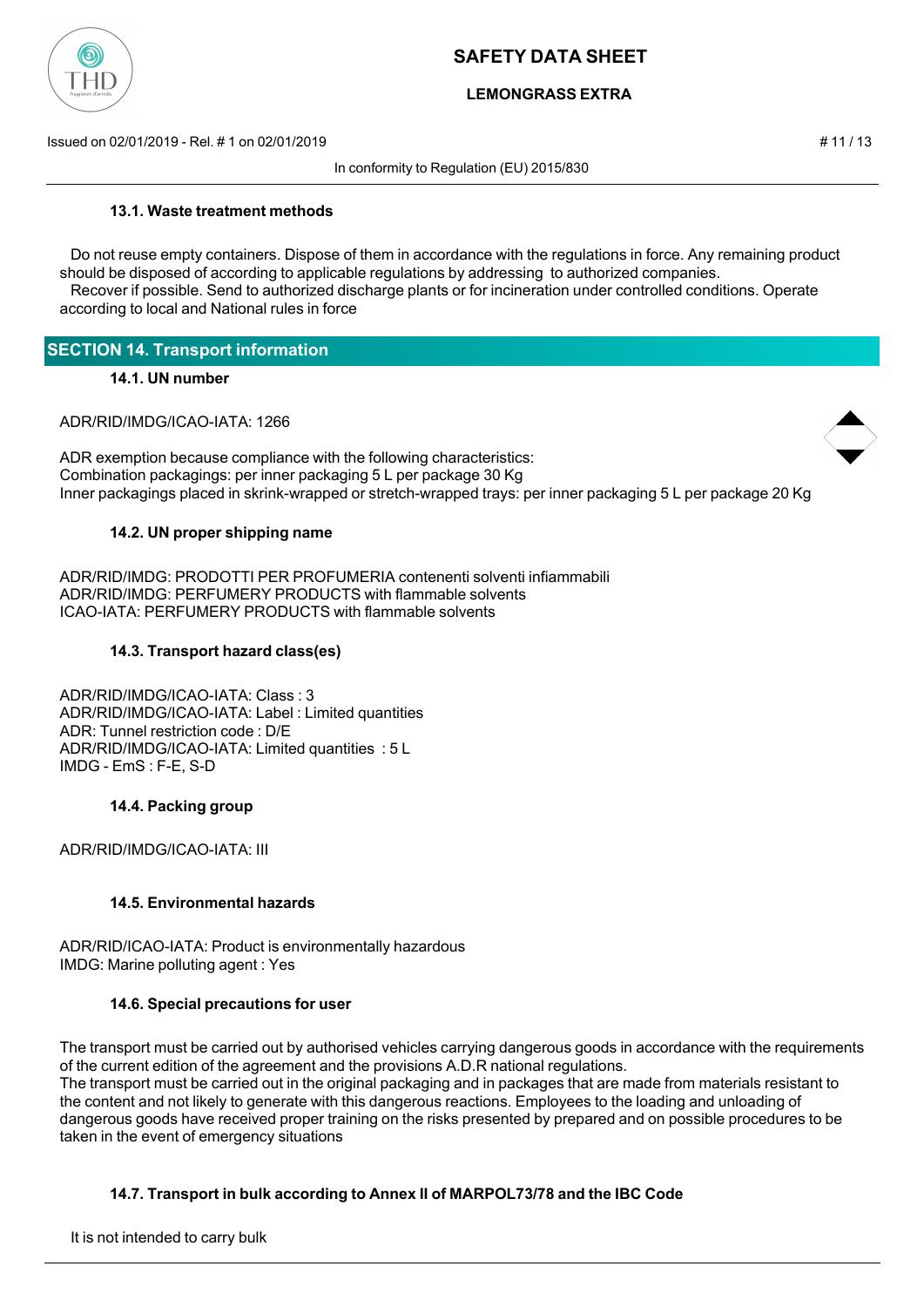

## **LEMONGRASS EXTRA**

Issued on 02/01/2019 - Rel. # 1 on 02/01/2019 # 12 / 13

In conformity to Regulation (EU) 2015/830

# **SECTION 15. Regulatory information**

**15.1. Safety, health and environmental regulations/legislation specific for the substance or mixture**

Seveso category: P5c - FLAMMABLE LIQUIDS E2 - ENVIRONMENTAL HAZARDS

REGULATION (EU) No 1357/2014 - waste: HP3 - Flammable HP14 - Ecotoxic

### **15.2. Chemical safety assessment**

No chemical safety assessment was carried out by the supplier

## **SECTION 16. Other information**

### **16.1. Other information**

Description of the hazard statements exposed to point 3

- H315 = Causes skin irritation.
- H317 = May cause an allergic skin reaction.
- H225 = Highly flammable liquid and vapour.
- H319 = Causes serious eye irritation.
- H336 = May cause drowsiness or dizziness.
- H226 = Flammable liquid and vapour.
- H400 = Very toxic to aquatic life.
- H410 = Very toxic to aquatic life with long lasting effects.
- H318 = Causes serious eye damage.
- H302 = Harmful if swallowed.
- H304 = May be fatal if swallowed and enters airways.
- H312 = Harmful in contact with skin.
- H332 = Harmful if inhaled.
- H411 = Toxic to aquatic life with long lasting effects.

Classification based on data of all mixture components

#### GENERAL BIBLIOGRAPHY:

- Council Regulation (EC) 1907/2006 of the European Parliament (REACH)
- Regulation (EC) 1272/2008 of the European Parliament (CLP) and subsequent updates
- Council Regulation (EC) no 758/2013 of the European Parliament
- Regulation (EC) no 2015/830 of the European Parliament
- Regulation (EC) No 528/2012 European Parliament and subsequent updates
- Commission Regulation (EC) No 790/2009 of 10 August 2009
- Commission Regulation (EU) No 286/2011 of 10 March 2011
- Commission Regulation (EU) No 618/2012 of 10 July 2012
- Commission Regulation (EU) No 487/2013 of 8 May 2013
- Council Regulation (EU) No 517/2013 of 13 May 2013
- Commission Regulation (EU) No 758/2013 of 7 August 2013
- Commission Regulation (EU) No 944/2013 of 2 October 2013
- Commission Regulation (EU) No 605/2014 of 5 June 2014
- Commission Regulation (EU) 2015/491 of 23 March 2015
- Commission Regulation (EU) No 1297/2014 of 5 December 2014- Council Regulation (EC) 648/2004 of the European